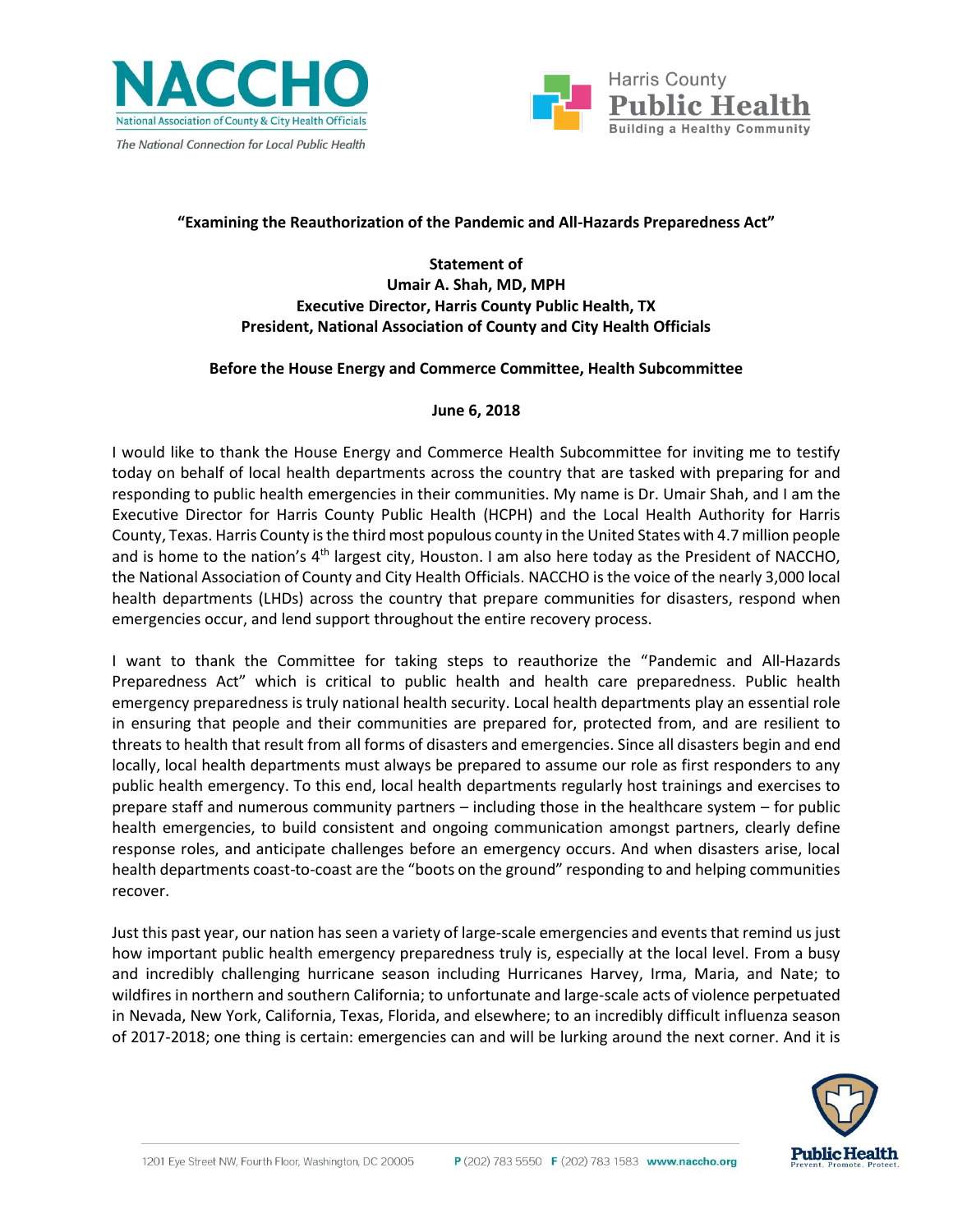our ability to prepare for, respond to, and recover from these emergencies that is expected by the American people.

I can attest to this first hand. As you will recall, in August 2017, the Texas Gulf Coast was hard hit by Hurricane Harvey. In Harris County alone, a total of 1 trillion gallons of water fell across the county's 1,800 square miles (the size of the state of Rhode Island) over a 4-day period where many areas received over 40 inches of rain with a total peak accumulation of over 51.88 inches (making Harvey the wettest hurricane on record in the contiguous United States). Harvey caused unprecedented widespread flooding, representing Harris County's third 500-year flood event in just three years. Yet according to the National Flood Insurance Program, only 15% of homes in Harris County were covered by flood insurance. Over 200,000 homes and apartment buildings were damaged, and tens of thousands of people had to evacuate; regrettably, there were 36 fatalities in Harris County.

Hurricane Harvey was but one emergency in a long line of others for our community. Dating back to 2001, Tropical Storm (TS) Allison severely damaged several buildings and hospitals in Texas Medical Center, the world's largest medical center. TS Allison was followed by the large-scale responses to Hurricane Katrina with 27,000 evacuees being sheltered at the Astrodome and then the community-wide evacuation in advance of Hurricane Rita in 2005; direct impact from Hurricane Ike in 2008 when 90% of the community was without power for days to weeks; and then the devastating floods of the last few years. These natural disasters were coupled with responses to the nation's first BioWatch hit in 2003; novel H1n1 pandemic response in 2009-10; Ebola and Zika responses of 2015 and 2016, respectively, to name but a few. Certainly, Hurricane Harvey response of 2017 culminated in all that our community learned through these disasters of yesterday.

While Hurricane Harvey was incredibly impactful for our community and our residents, there were numerous other communities impacted all across Texas – both large and small. I am proud of the work that Texas LHDs put in to respond to what occurred in their communities. In fact, the Texas Association of City & County Health Officials (TACCHO) – an associated affiliate of NACCHO representing approximately 45 LHDs across Texas – played a role in coordinating work in various LHDs across Texas. But though things were busy enough in Texas, communities across the United States faced their own unique challenges with the myriad emergencies that came their way this past year. A common thread seen across these catastrophic events was that people of all economic backgrounds found themselves stripped of their homes and life-long possessions; hospitals faced personnel, supply, and medicine shortages; many residents were found suffering from the traumatic events resulting in ongoing mental health issues; and older and disabled populations as well as children and those with functional needs were found to be especially vulnerable. In emergencies like these, local health departments, healthcare providers, emergency responders, emergency management, and the whole of local government all work together in a unified response to exact immediate action and minimize loss of life and property.

In the case of Hurricane Harvey, our public health response was integral to the overall incident command structure and response activated by the Harris County Office of Homeland Security & Emergency Management led by Harris County Judge Ed Emmett and Harris County Commissioners Court. Tens of thousands of people took refuge in a community shelter somewhere, including the 10,000 people

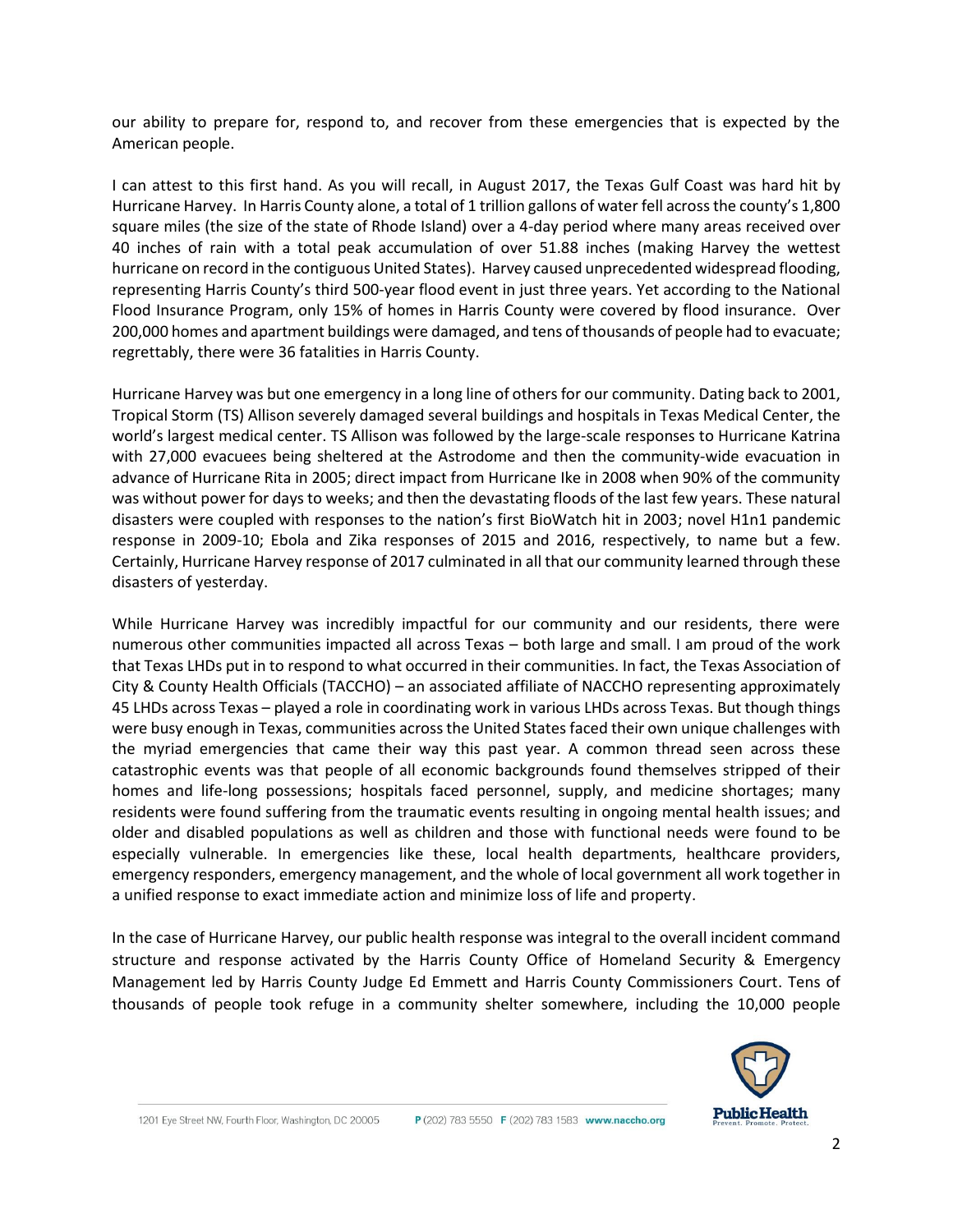cumulatively who stayed at the NRG Center, the mega-shelter set up by Harris County. The other megashelter, the George R. Brown Convention Center, was set-up by the City of Houston (supported by our public health partner, the Houston Health Department) and provided shelter for an additional 10,000 persons. Additionally, within 24 hours and in partnership with healthcare system partners, HCPH set up a Functional Needs Medical Refuge unit (FNMR) at NRG Center. Though mass sheltering gets the attention, public health has response roles behind the scenes throughout a community's response.

HCPH activated its emergency management plan and reassigned departmental assets and resources to disaster relief efforts across the broader community. HCPH monitored for communicable diseases in other community "pop-up" shelters, simultaneously while deploying a fleet of mobile response RV units across over 30 events within just six weeks of Harvey's landfall. When our community was not mobile, we became mobile for it – bringing "public health to the public" and ensuring residents had access to basic provisions such as food and water, immunizations (flu and tetanus), veterinary/animal services, health and safety education, and clinical services.

Additional response activities included: working with 9,000 local businesses to ensure food was safe to eat, drinking water inspections, assessments of area environmental, toxicology and chemical risks, "doorto-door" surveys using the Centers for Disease Control and Prevention's Community Assessment for Public Health Emergency Response (CASPER) tool, as well as enhanced county-wide mosquito control efforts (including aerial spraying) in collaboration with the Texas Department of State Health Services (DSHS) and the U.S. Air Force. It was truly an "all-public health" response to a singular, massive event.

Indeed, no one was spared from the impact of Hurricane Harvey. Our own staff members – as those of many local health departments in the region impacted by Harvey – were personally devastated by losing homes, having water and flood damage, children displaced from schools and loved ones impacted throughout the community. Yet despite it all – and true the nature of public health professionals across this noble field nationally – our staff members still came to work, came early, worked late, did not go home, and worked days and weeks on end, to serve the needs of our devastated community. I would be remiss if I did not recognize three individuals in particular who helped lead our department's response: Mr. Les Becker, our Deputy Director/Director of Operations, Mr. Michael "Mac" McClendon, Director of the HCPH Office of Public Health Preparedness and Response (OPHPR), and his OPHPR Deputy, Mrs. Jennifer Kiger, who was 8 ½ months pregnant but still responded to what our community needed. When asked to go home, Mrs. Kiger refused and stated emphatically, 'this is my community and I want to be here to serve it'. I am incredibly humbled by the dedication of our HCPH team and the nationwide network of public health professionals who act as first responders and yet often are not recognized as such.

Passion and dedication aside, it is clear that without resources from the Centers for Disease Control and Prevention (CDC) and the Assistant Secretary for Preparedness and Response (ASPR) during Hurricane Harvey, our preparedness, response, and recovery efforts and impacts would have been far less robust. This was not just from the acute response phase that went into play during the event but the years of planning in advance of events such as Hurricane Harvey. **In order to meet preparedness and response needs of communities such as ours, CDC and ASPR must have adequate support and authorization levels along with commensurate funding** to ensure local health departments are equipped to prepare and

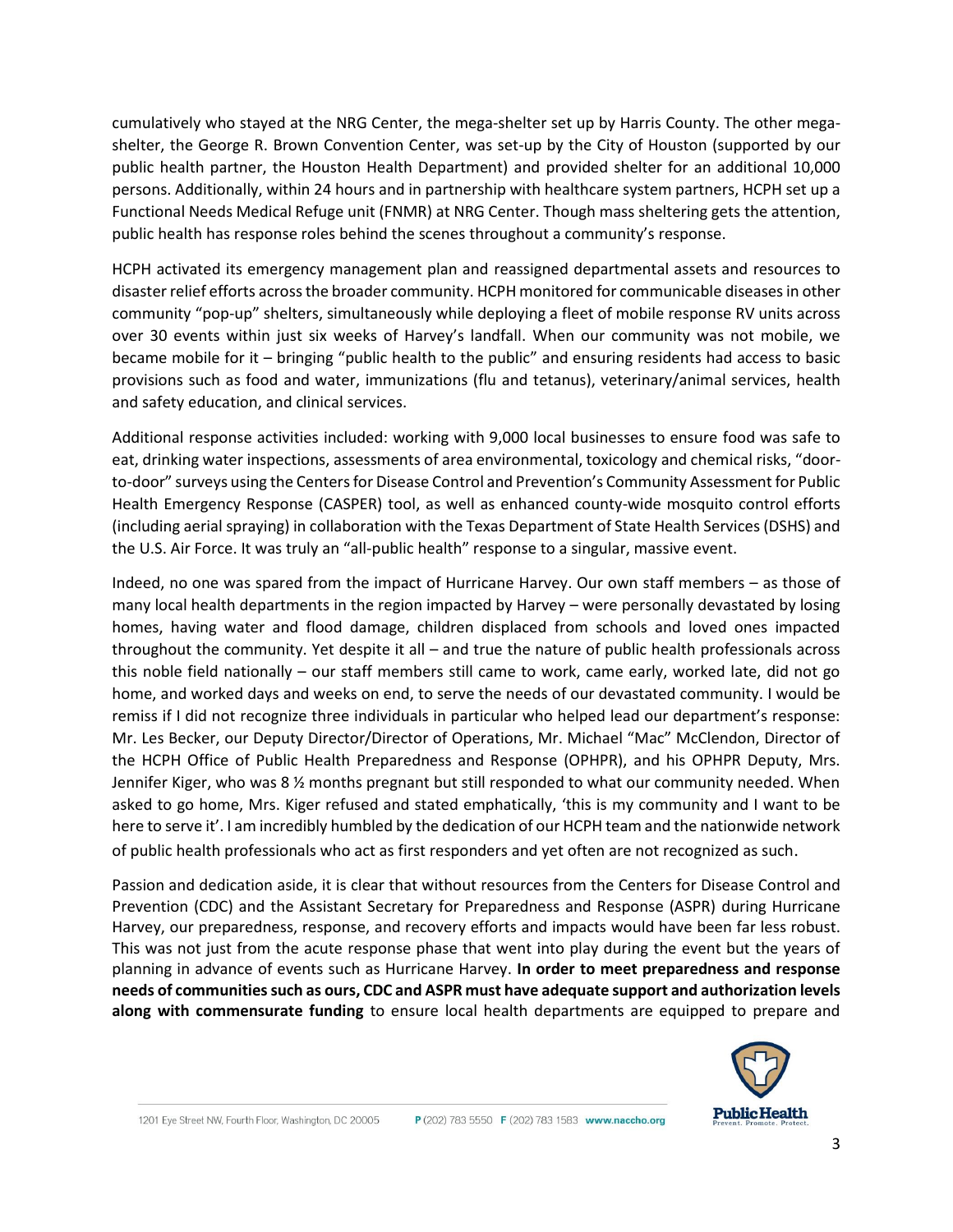respond to the variety of local disasters, whether natural, man-made, pandemic, bioterrorism, or otherwise.

Summarizing the often-invisible nature of public health, I would ask you to consider public health as the offensive line of a football team protecting the quarterback. Most everyone knows who Nick Foles is on the Super Bowl-winning Philadelphia Eagles is, but can they name any member of the offensive line of that Eagles Championship team? Very doubtful. In the case of football, when any football team has a successful year, does that mean that they will be putting in a second string offensive line the next year? No, they will by and large keep that offensive line strong in the hopes of being successful and winning again. In public health, unfortunately, the opposite happens as we do not continue to invest in the invisible offensive line for a community's health, security and well-being. Since FY2003 when the Public Health Emergency Preparedness (PHEP) program was appropriated at \$1 billion, we have since seen a precipitous decline in funding year after year, and it is the concern of local health departments that soon cracks will show and forces will penetrate and overwhelm the offensive line that protects the public's health.

The programs authorized by the *Pandemic and All-Hazards Preparedness Act* are vital to local health departments. The proposed bill "Pandemic and All-Hazards Preparedness Act of 2018" authored by Representative Susan Brooks (R-IN) is an important step in ensuring local health departments can protect the health and safety of their communities in the event of an emergency. I firmly believe that the funding PAHPA has provided saved lives in each major 2017 disaster, as well as small and other large-scale emergencies over the years in local communities across our country. NACCHO's recommendations on the provisions in the draft "Pandemic and All-Hazards Preparedness Reauthorization Act of 2018" are as follows:

#### **Public Health Emergency Preparedness (PHEP)**

**NACCHO strongly supports the reauthorization of the Public Health Emergency Preparedness Program (PHEP) grants through 2023**. By authorizing the PHEP Cooperative Agreement, PAHPA has enabled local health departments to hire personnel, develop and exercise critical response plans, and stockpile medicines and supplies. Since 2002, PHEP has provided more than \$11 billion to health departments enabling them to effectively respond to a range of public health threats, including infectious diseases, natural disasters, and biological, chemical, nuclear, and radiological events. It is important to note that 55% of local health departments rely solely on PHEP funding to support their preparedness activities.

However, as noted previously, there have been dramatic decreases in funding for PHEP since its inception. The Public Health Security and Bioterrorism Preparedness and Response Act of 2002 (BT Act), P.L. 107- 188, which initially established PHEP and HPP in 2002 authorized \$1.08 billion for PHEP and \$520 million for HPP. Subsequently PAHPA (which replaced the BT Act) authorization levels for PHEP dropped to \$824 million in FY2007 and \$642 million for each fiscal year from 2014 through 2018. As authorization levels dropped, so did appropriations. At its highest point in 2003, Congress appropriated nearly \$1 billion for PHEP. After austere cuts, PHEP appropriations have been stagnant at \$660 million for the past several years, with a slight increase to \$670 million in FY2018.

These drastic cuts reduce local health department capacity to prepare for all-hazards and consequently impact the ability of communities throughout the nation to be resilient when disasters strike. Many local

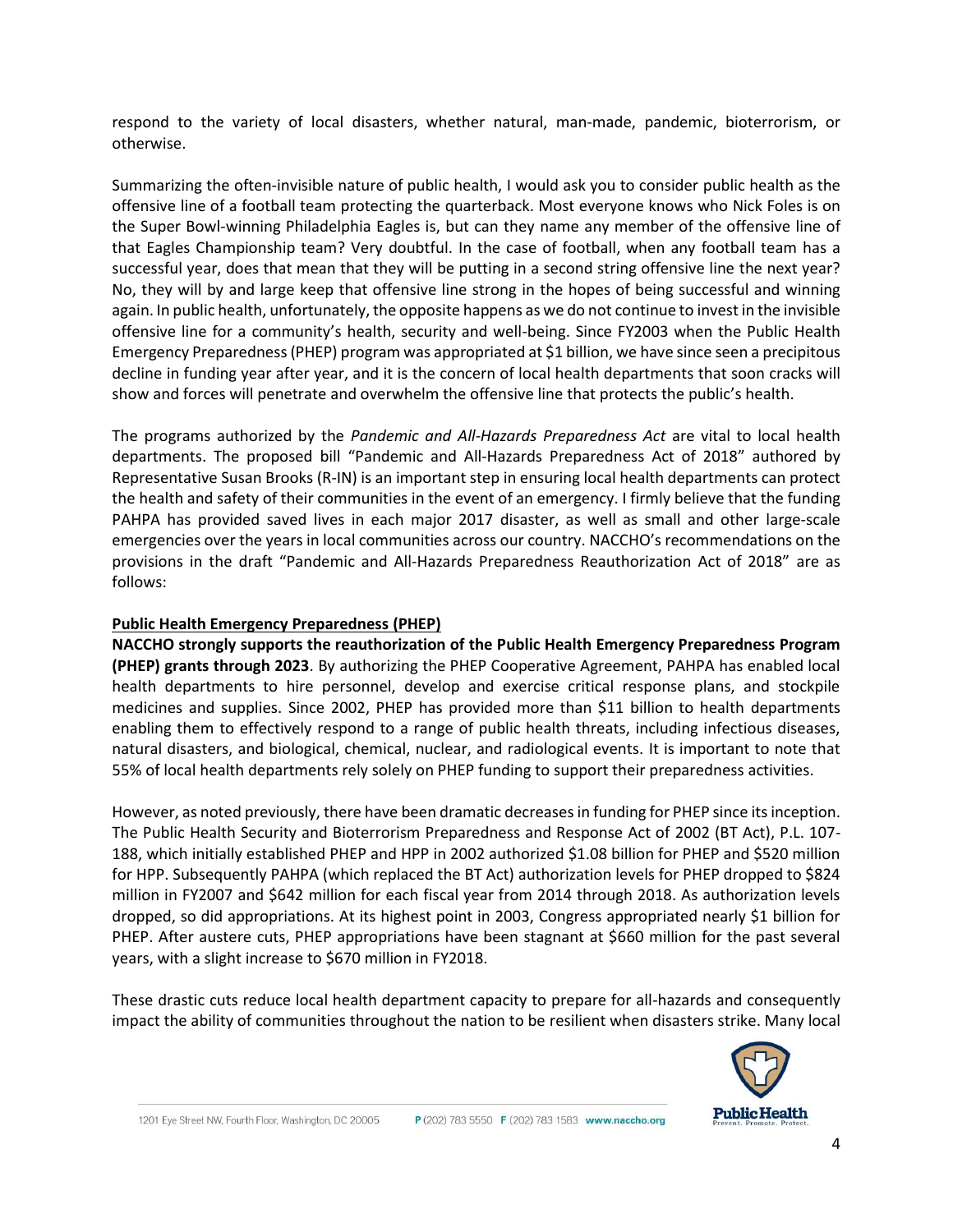health departments, such as HCPH, have been able to reallocate resources from other areas to cover the gaps created by the continual cuts to PHEP funding levels and even this is a stop-gap strategy that is not sustainable. Unfortunately, not all health departments can even do this as many do not have the luxury to "borrow from Peter to pay Paul." This creates an inequitable environment for public health preparedness, disproportionately impacting smaller jurisdictions such as those in rural and frontier areas. Therefore, **NACCHO recommends the Committee increase the authorization level from \$670 million to \$824 million, which is the level authorized in 2006.** 

#### **Hospital Preparedness Program (HPP)**

**NACCHO strongly supports the reauthorization of the Hospital Preparedness Program (HPP) through 2023.** HPP and PHEP are complementary programs with different purposes. While PHEP supports local health departments and their response to public health threats and helps to build resilient communities; HPP enables health care systems to save lives during emergencies that exceed day-to-day capacity of health and emergency response systems. Both programs work hand-in-hand for overall community response in the midst of an emergency or disaster.

More than \$5 billion has been provided to HPP to expand capabilities that will allow healthcare systems to meet acute needs and more rapidly expand capacity when there is a surge in the demand for medical care and emergency services in the aftermath of a disaster. As such, HPP is a distinct and complementary program that supports the broader public health and emergency response system as a whole. HPP has helped to improve emergency communication and coordination among hospitals, ancillary medical facilities and public health officials; facilitate patient tracking in mass casualty events, such as the horrific concert mass-shooting in Las Vegas in 2017; sustain operations in the midst of an event; track medical resources and assets including available hospital beds; and establish systems to reunite family members following an event.

HPP funding has been cut in half from a maximum investment of \$515 million in FY2004 to only \$264 million in FY2018. Funding has since stayed relatively level annually since being cut by a third in FY2014. Despite the progress made with early investments, austerity has taken its toll. Funding cuts have resulted in staffing reductions, forced staff to fill multiple roles and hindered the ability to maintain existing or build new partnerships between public health and the healthcare sector. Therefore, **NACCHO urges the Committee to increase the authorization for HPP from \$264 million to \$474 million** to ensure that ASPR can support the on-going robust country-wide health system preparedness infrastructure that is equally necessary. Even in response to Hurricane Harvey, HCPH worked closely with our HPP regional partners through the healthcare coalition convening partner, the Southeast Texas Regional Advisory Center (SETRAC), to respond to health and medical needs of the residents of Harris County as well as 24 other surrounding counties. SETRAC coordinated a wide arrange of medical activities including 1,544 patient movements, 24 hospital evacuations, and 20 nursing home evacuations. Their regional healthcare preparedness coalition also assisted in efforts to ensure that patients on dialysis, for example, who were trapped in their homes or relocated to evacuation centers could continue to receive treatment.

#### **Medical Reserve Corps**

The Medical Reserve Corps (MRC) program is a national, community-based corps of medical and nonmedical volunteers that strengthen public health, emergency response, and community resiliency. MRC

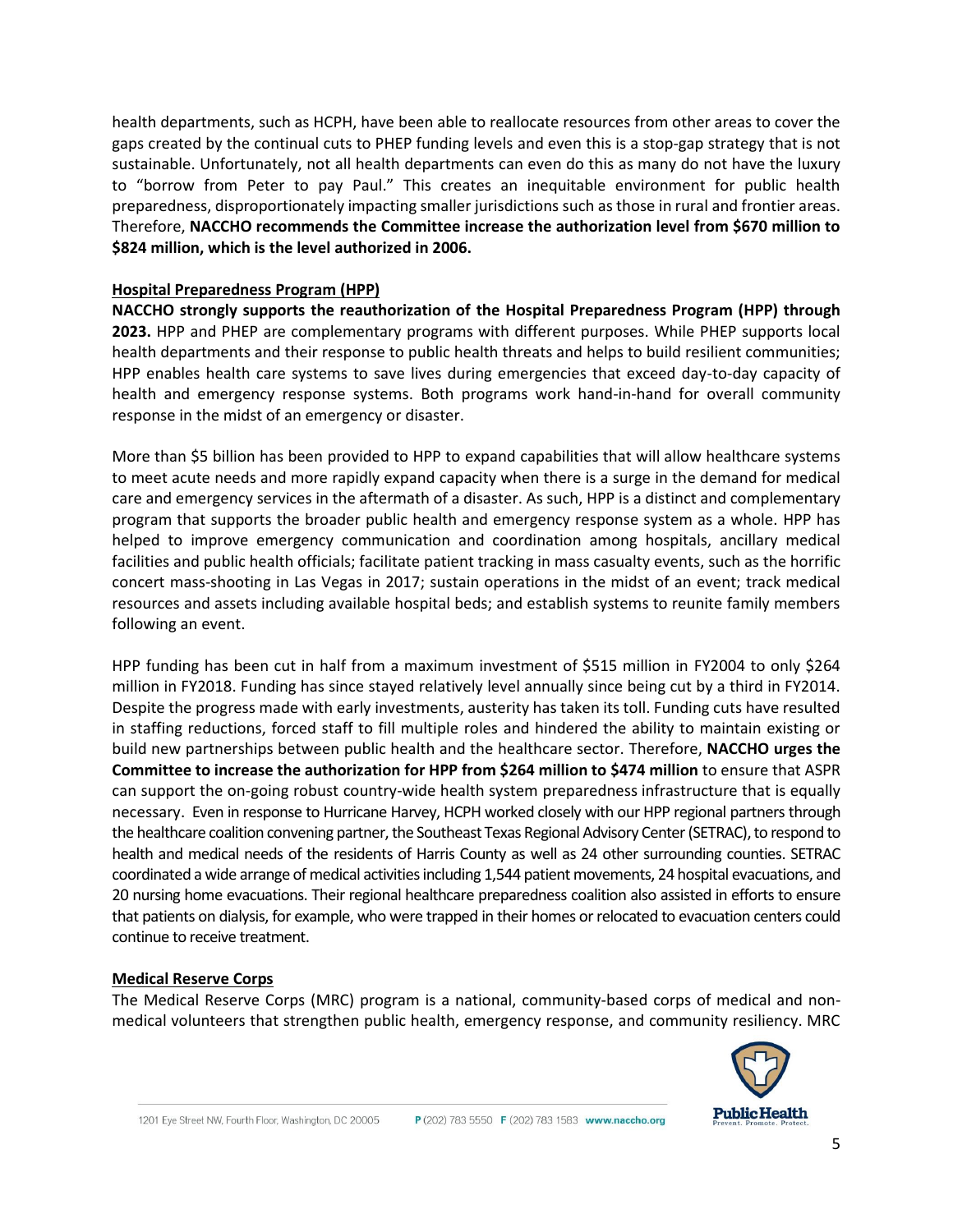volunteers contribute to building a strong public health system, capable of responding to any emergency, be it manmade, a weather-related natural disaster, or an emerging infectious illness, to better respond to emergencies. MRC units support and supplement existing emergency and public health resources in the community. These volunteers are critical emergency response resources to address public health challenges more quickly and efficiently. These trained volunteers are members of the community they work to protect.

Local MRC's were vital to the Hurricanes Harvey, Maria, Irma, and Nate responses as well as other emergencies throughout our country such as the wildfires on the West Coast. For the hurricanes, in total, 100 MRC units were dispatched in local communities with over 5,000 volunteers, totaling 106,354 hours of volunteer service for an estimated total economic value of almost \$4 million.

Funding for the MRC program continues to dwindle as it is currently funded at \$6 million, a cut of \$5 million or 45% since FY2010. The bill cuts the authorization for MRC from \$11 million to \$6 million. Without this funding, communities will be at greater risk in emergency situations, without the necessary human resources for emergency response. Staff will be pulled from other public health functions, which can endanger the health and safety of the public. **NACCHO urges the Committee to maintain the authorization level for MRC under current law.**

#### **Public Health Emergency Fund**

A standing rapid response fund to provide bridge funding between base preparedness funding and supplemental appropriations for acute emergencies and emerging threats is necessary. NACCHO appreciates that the bill strengthens existing authorities for the Public Health Emergency Fund (PHEF). However, there is concern about the 1% transfer authority to infuse the fund when a public health emergency is declared. The transfer authority will take vital dollars away from other public health programs in the midst of a funding cycle. Furthermore, there are timing challenges if a disaster occurs at the end of the federal fiscal year when most funding will have been obligated and distributed. In addition, as we experienced in 2017, there can be multiple public health emergencies in a given year and these can be even spread over far-reaching geographies across the United States (consider Harvey in Texas and Irma in Florida while wildfires were burning in California, as an example).

NACCHO and Harris County can both attest to the impact of cuts in the midst of a fiscal year to pay for an emergency. In 2016 during the Zika response, in the absence of supplemental funding, CDC redirected \$44 million in Public Health Emergency Preparedness funds from state and local health departments. NACCHO surveyed local health departments on the impact of the cuts to their preparedness programs and found that the cuts were disruptive impacting planning, staffing, exercising, and coordination with partners. In the case of Ebola in 2015, more broad "all-hazards" funding for public health emergency response was instead funneled to Ebola response activities. While this may have been necessary given the context at that time, it must be remembered that while our nation may be dealing with a specific accentuated response for a single threat at any one time, the reality is that multiple emergencies can occur at once. Thus, taking away from overall preparedness and response funding to handle a potential singular emergency such as Ebola is a strategy with significant limitations.

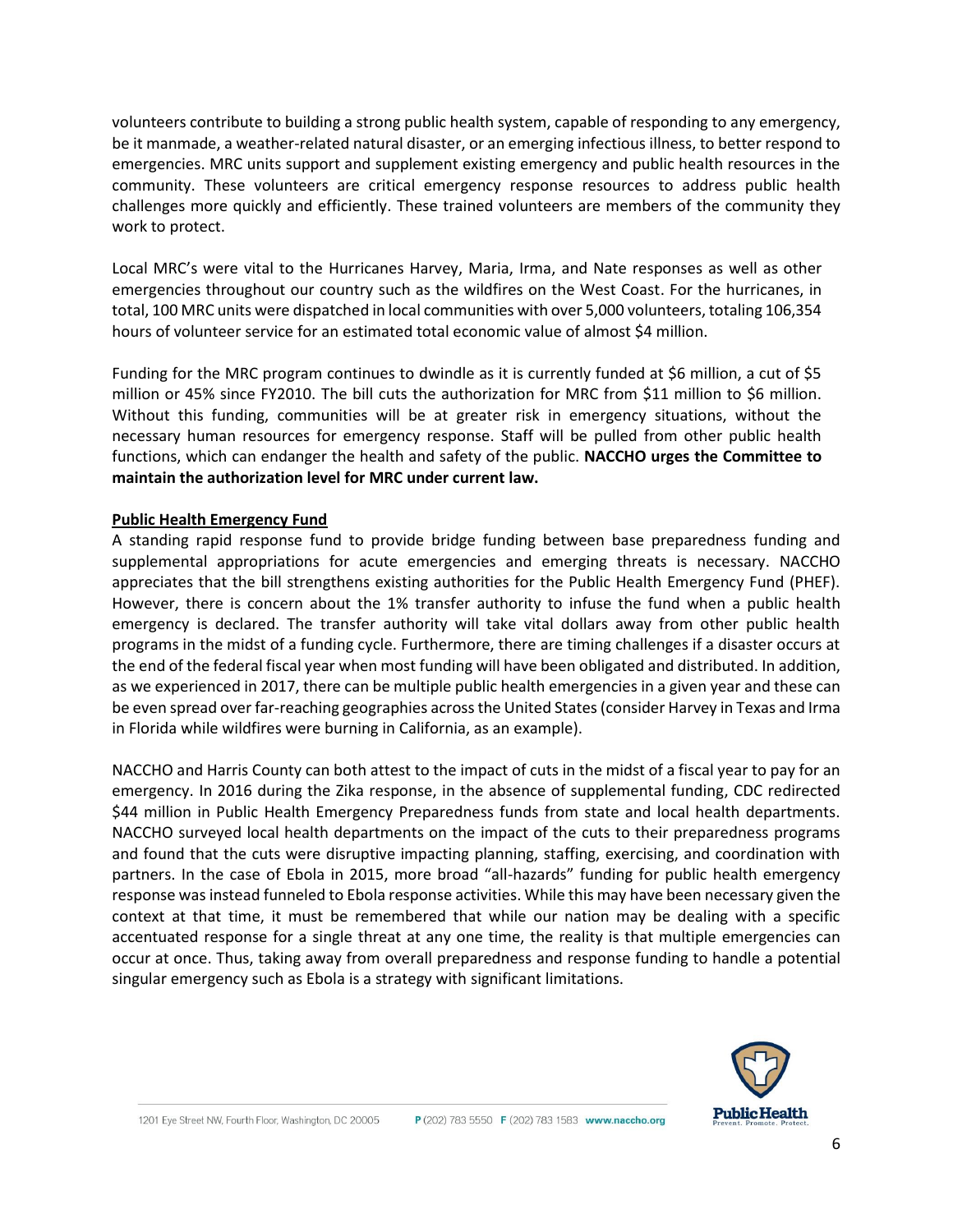Further, it is imperative that emergency fund dollars be used to jumpstart the response to emergency events such as the Zika outbreak in 2016 or Ebola in 2015. Due to the cost of recent public health emergencies – especially those requiring development of new medical countermeasures – the PHEF, as proposed to be funded through transfer authority, will likely be insufficient to pay for the entire response. The PHEF as proposed would not eliminate the need for supplemental funding for large scale emergencies. Nor does it eliminate the need for robust funding for ongoing preparedness. **NACCHO believes strongly that it is essential Congress appropriate funds for the PHEF without transferring money away from existing public health and preparedness resources.**

#### **Public Health Emergency Medical Countermeasure Enterprise**

NACCHO supports the codification of the Public Health Emergency Medical Countermeasures Enterprise (PHEMCE). The PHEMCE Strategy and Implementation should require that state and local health departments be involved in all phases of the medical countermeasures (MCM) enterprise including in initial investment; research and development of vaccines, medicines, diagnostics and equipment for responding to emerging public health threats; and distribution and dispensing of countermeasures.

**NACCHO recommends that state and local public health departments have a permanent place in the PHEMCE membership** to ensure that all decisions that will affect state and local health functions are vetted by public health authorities. Membership should include a state public health authority and a local public health authority.

## **Strategic National Stockpile (SNS)**

Current funding, support, and expertise provided to state and local health departments for the SNS must be maintained regardless of the infrastructure or location of the SNS – it is too vital to this country's ability to respond in the midst of a variety of large-scale emergencies. However, there are potential vulnerabilities to this with the proposed transfer of authority for the SNS from CDC to ASPR at the beginning of FY2019. **NACCHO believes there should be language that assures the maintenance of appropriate coordination and support for state and local public health departments.** Under no circumstance can public health response capabilities be lost in the sea of other health care system response capability needs. This cannot and must not happen. As proposed, operational and logistical functions that would be transferred to ASPR would essentially be separated from programmatic and support functions already in place at the CDC. If not handled well, such a transfer may introduce added complexity, poor coordination and less expediency as it pertains to the national, state and local operational readiness to distribute and dispense medical countermeasures from the stockpile where the healthcarepublic health interface is critical.

#### **BARDA and the BioShield Special Reserve Fund**

**NACCHO supports the authorization level of BARDA and the BioShield Special Reserve Fund** and at no less than \$710 million annually for BARDA and \$7.1 billion over 10 years for the Fund. BARDA has been highly successful in bringing vaccines, drugs, and diagnostic to fruition for which there has been little commercial market. Since 2007, there have been 34 products approved or licensed. Yet the challenges facing the nation are greater than ever, including emerging infectious diseases and other global threats. The recent reemergence of Ebola in the Democratic Republic of Congo underscores the importance of this capability in real-time today.

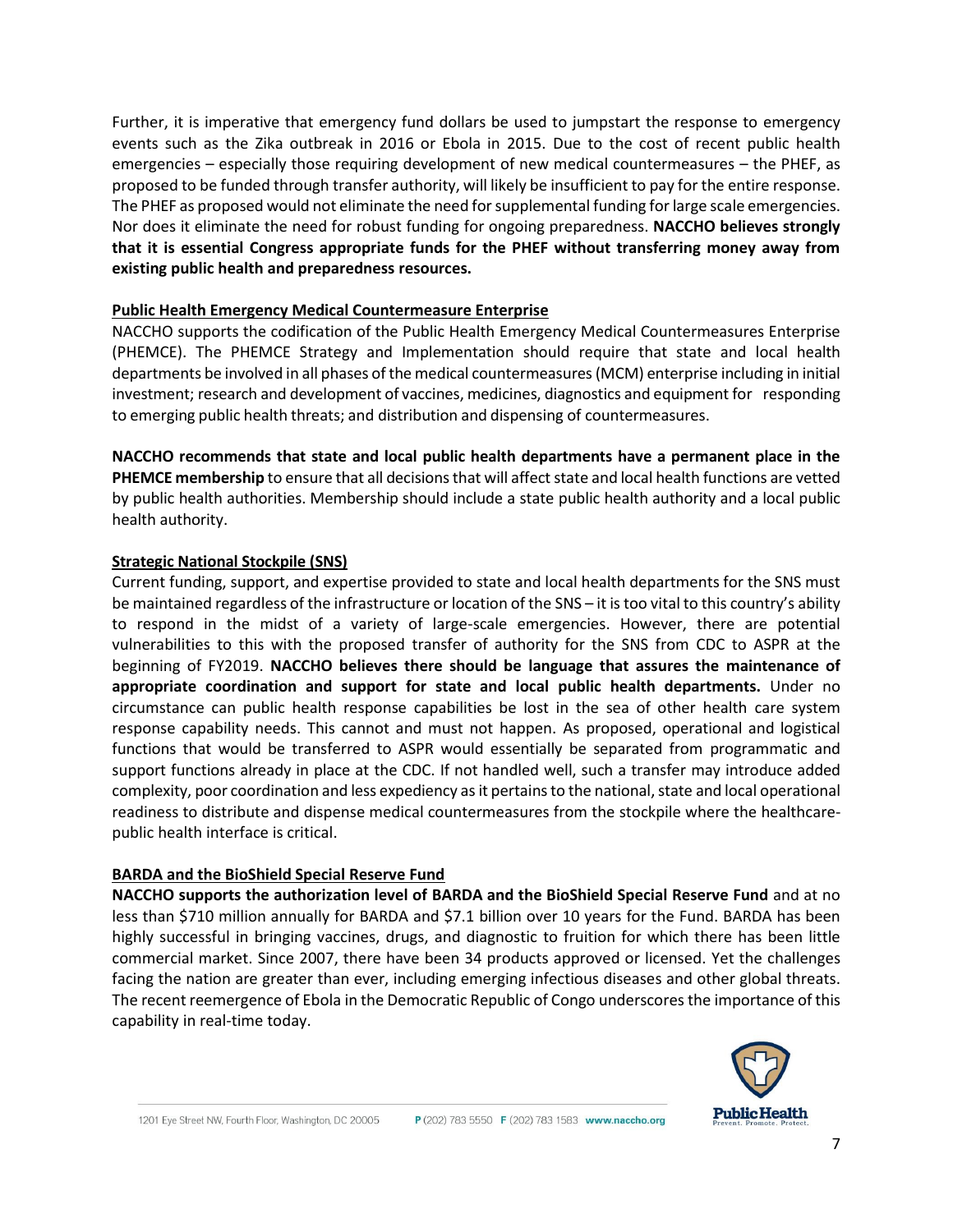#### **Pandemic Influenza and Emerging Infectious Diseases**

**NACCHO appreciates the Committee's acknowledgement that pandemic influenza and other emerging infectious diseases are under the umbrella of BARDA's mission**. Recent years have demonstrated that infectious diseases from around the globe are a threat to our national health security. Truly global health and domestic health are tied ever more so than before. Recent global health threats such as the novel H1N1 pandemic, Ebola, and Zika, as well as others that are climate and environmental in nature, have shown us just this. A true "One Health" notion of ensuring human health, animal health, entomology (insects) and environmental health, is leveraged and absolutely critical to robust multi-sectoral response. This was underscored in the CDC's 2018 *Vital Signs* report that highlights the tripling of vector-type infectious diseases – often zoonotic in origin – in the U.S. from 2004-2016. Such threats remind us of how important collaboration across the One Health spectrum truly is and provides a glimpse of public health of tomorrow. With these threats in mind, **NACCHO supports the Committee's authorization of additional appropriations for these new strategic initiatives.**

## **Cybersecurity**

**NACCHO appreciates that the bill highlights the importance of cybersecurity as part of national health security.** As people use electronic health data more widely and increasingly rely on networked computer technology to deliver efficient healthcare and public health services, the need to protect public health information and public health infrastructure increases. A successful cyber-attack on public health information infrastructure would severely reduce both public health emergency responses and nonemergency public health functions. It could paralyze and indeed shut down our combined public health and healthcare systems at a moment's notice. That said, however, NACCHO would urge the Committee to be cautious in expanding the scope of PAHPA without the authorization of commensurate resources to carry out new activities and initiatives.

#### **Summary**

In summary, I want to highlight the need for Congress to see dollars spent in public health as a true investment and this absolutely applies to the area of public health emergency preparedness and response. Further, funding for CDC and ASPR must not just be maintained but enhanced and used in a way to leverage these dollars to build adequate capacity at the state and local levels throughout the United States. Local health departments like Harris County Public Health are working "24-7" to save lives and address the preparedness needs of the community to respond to disasters. A ten percent, for example, cut in funding does not coincide with a ten percent decrease in responsibilities or expectations from our respective communities. These responsibilities and these expectations cannot be underscored enough for the health and security of our nation's communities. The Pandemic and All-Hazards Preparedness Act of 2018 will definitely provide support for activities that would help local health departments in their preparedness and response efforts.

As communities across the country recover from last year's devastating events, both natural and manmade, coastal communities in Florida and North Carolina have already experienced adverse impacts of Subtropical Storm Alberto, just prior to the start of the 2018 hurricane season, and a busy hurricane season is already anticipated throughout this summer and fall. In our own neighborhood, we witnessed a mass casualty event at a local high school in Santa Fe, Texas – joining the list of other impacted